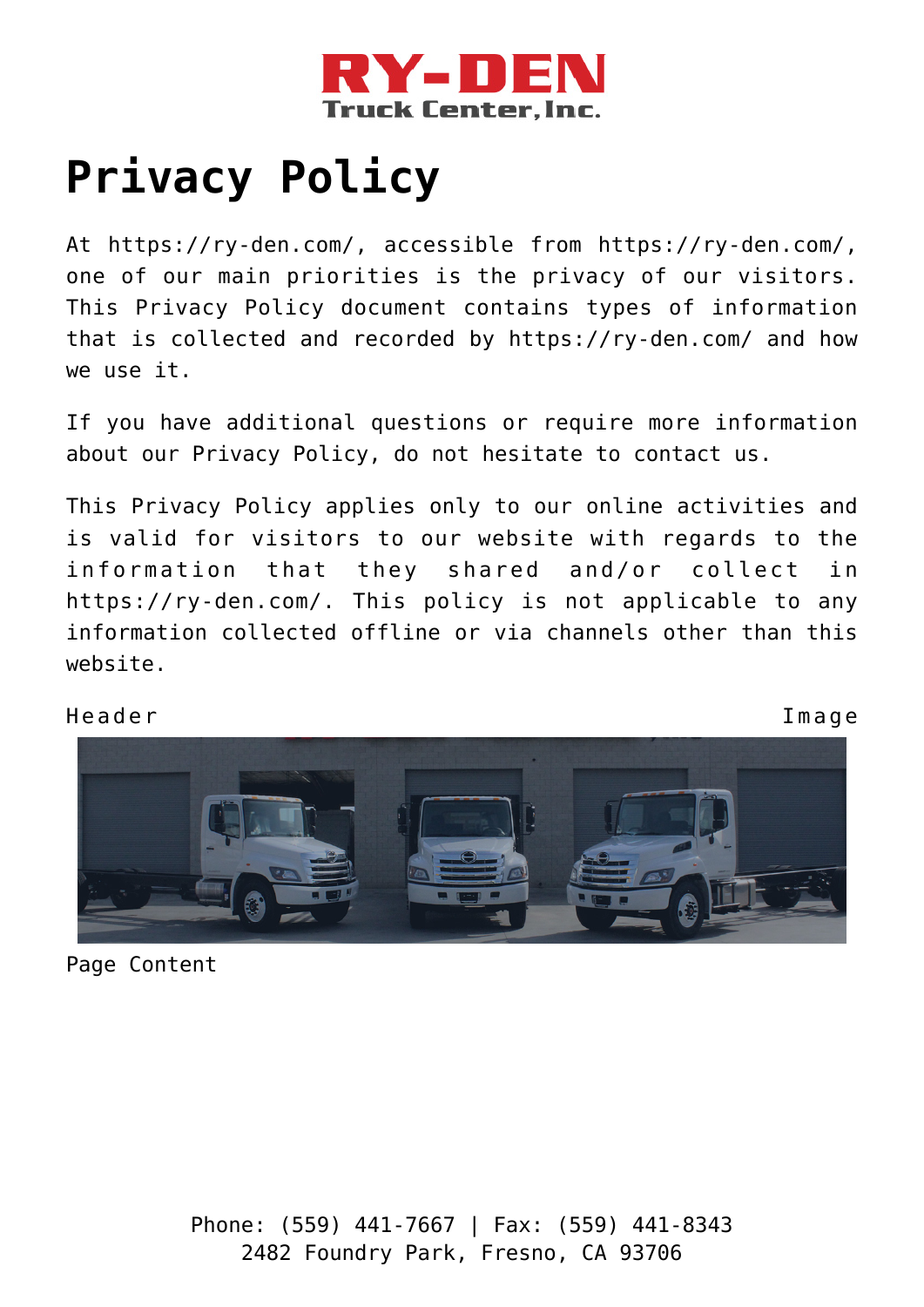

## **Consent**

By using our website, you hereby consent to our Privacy Policy and agree to its terms.

## **Information we collect**

The personal information that you are asked to provide, and the reasons why you are asked to provide it, will be made clear to you at the point we ask you to provide your personal information.

If you contact us directly, we may receive additional information about you such as your name, email address, phone number, the contents of the message and/or attachments you may send us, and any other information you may choose to provide.

When you register for an Account, we may ask for your contact information, including items such as name, company name, address, email address, and telephone number.

#### **How we use your information**

We use the information we collect in various ways, including to:

- Provide, operate, and maintain our webste
- Improve, personalize, and expand our webste
- Understand and analyze how you use our webste
- Develop new products, services, features, and functionality
- Communicate with you, either directly or through one of our partners, including for customer service, to provide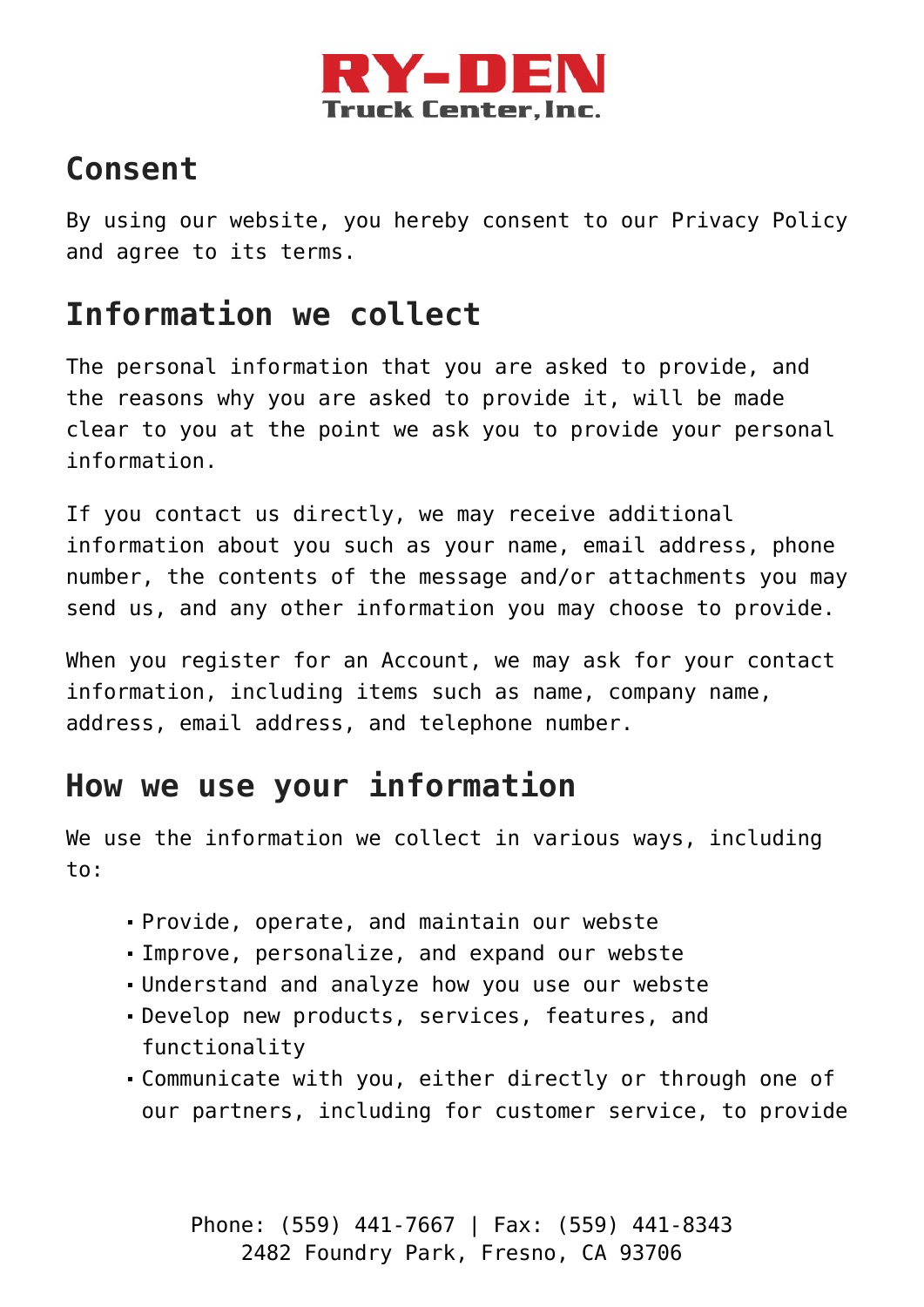

you with updates and other information relating to the webste, and for marketing and promotional purposes

- Send you emails
- Find and prevent fraud

# **Log Files**

https://ry-den.com/ follows a standard procedure of using log files. These files log visitors when they visit websites. All hosting companies do this and a part of hosting services' analytics. The information collected by log files include internet protocol (IP) addresses, browser type, Internet Service Provider (ISP), date and time stamp, referring/exit pages, and possibly the number of clicks. These are not linked to any information that is personally identifiable. The purpose of the information is for analyzing trends, administering the site, tracking users' movement on the website, and gathering demographic information.

#### **Cookies and Web Beacons**

Like any other website, https://ry-den.com/ uses 'cookies'. These cookies are used to store information including visitors' preferences, and the pages on the website that the visitor accessed or visited. The information is used to optimize the users' experience by customizing our web page content based on visitors' browser type and/or other information.

For more general information on cookies, please read ["What Are](https://www.cookieconsent.com/what-are-cookies/) [Cookies" from Cookie Consent](https://www.cookieconsent.com/what-are-cookies/).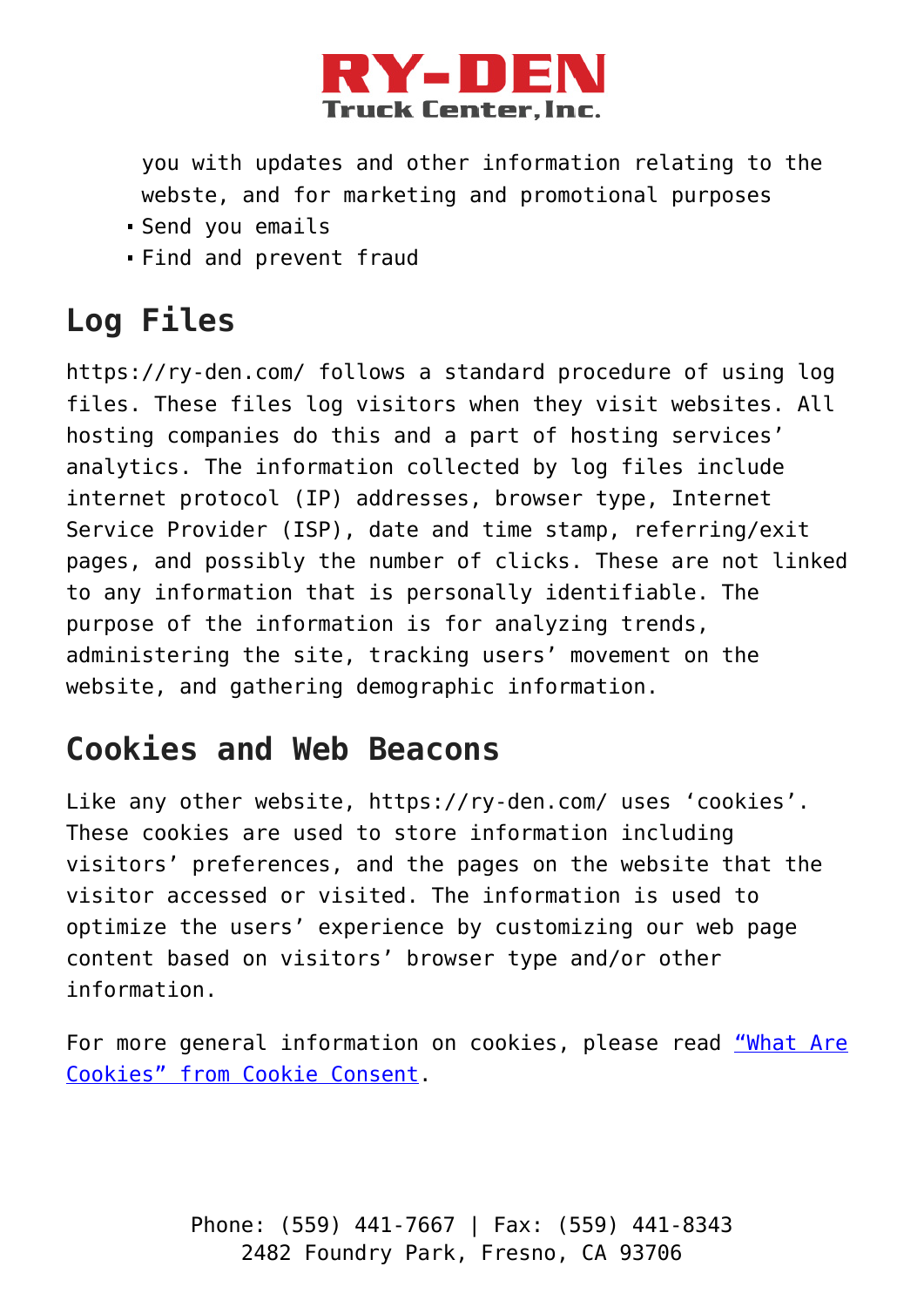

## **Advertising Partners Privacy Policies**

You may consult this list to find the Privacy Policy for each of the advertising partners of https://ry-den.com/.

Third-party ad servers or ad networks uses technologies like cookies, JavaScript, or Web Beacons that are used in their respective advertisements and links that appear on https://ry-den.com/, which are sent directly to users' browser. They automatically receive your IP address when this occurs. These technologies are used to measure the effectiveness of their advertising campaigns and/or to personalize the advertising content that you see on websites that you visit.

Note that https://ry-den.com/ has no access to or control over these cookies that are used by third-party advertisers.

## **Third Party Privacy Policies**

https://ry-den.com/'s Privacy Policy does not apply to other advertisers or websites. Thus, we are advising you to consult the respective Privacy Policies of these third-party ad servers for more detailed information. It may include their practices and instructions about how to opt-out of certain options.

You can choose to disable cookies through your individual browser options. To know more detailed information about cookie management with specific web browsers, it can be found at the browsers' respective websites.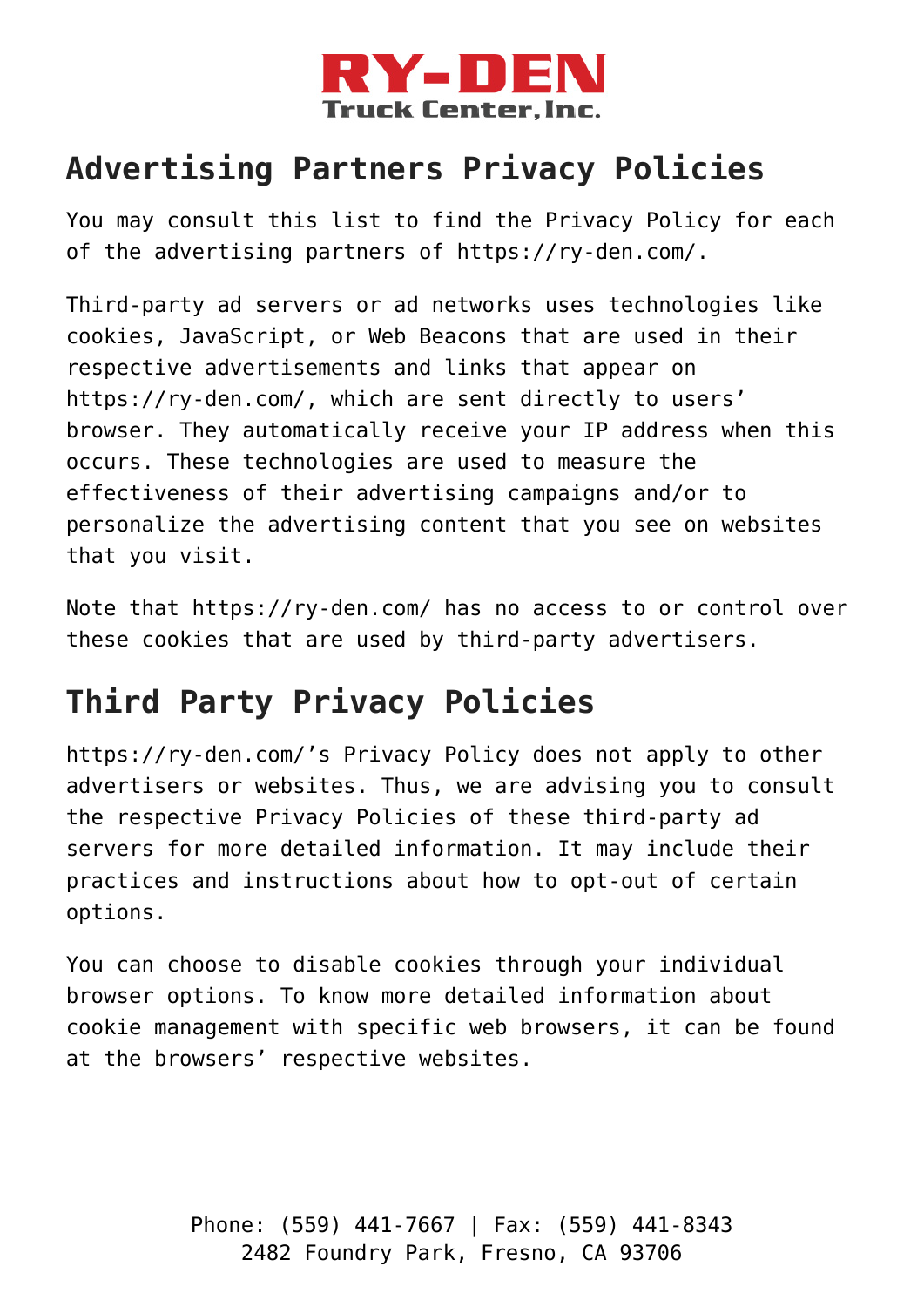

## **CCPA Privacy Rights (Do Not Sell My Personal Information)**

Under the CCPA, among other rights, California consumers have the right to:

Request that a business that collects a consumer's personal data disclose the categories and specific pieces of personal data that a business has collected about consumers.

Request that a business delete any personal data about the consumer that a business has collected.

Request that a business that sells a consumer's personal data, not sell the consumer's personal data.

If you make a request, we have one month to respond to you. If you would like to exercise any of these rights, please contact us.

#### **GDPR Data Protection Rights**

We would like to make sure you are fully aware of all of your data protection rights. Every user is entitled to the following:

The right to access – You have the right to request copies of your personal data. We may charge you a small fee for this service.

The right to rectification – You have the right to request that we correct any information you believe is inaccurate. You also have the right to request that we complete the information you believe is incomplete.